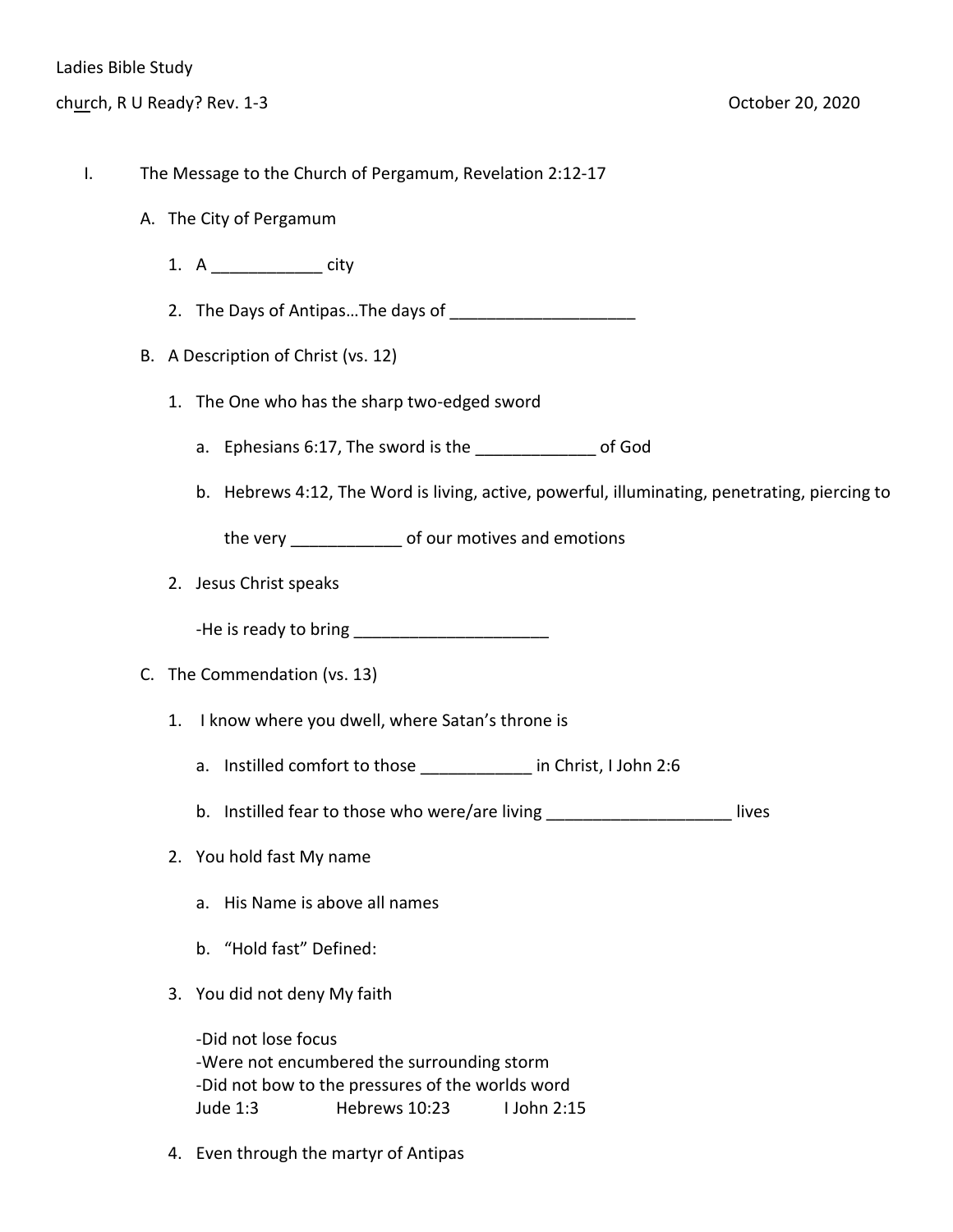- D. The Rebuke, their compromise (vs. 14, 15)
	- 1. Some hold the teachings of Balaam (Numbers 22-31) and the teaching of the Nicolaitans
		- a. Do not be bothered by eating food offered to idols
		- b. Do not be bothered that you are committing acts of sexual immorality
	- 2. Does God really care?
- E. The Exhortation (vs. 16)
	- 1. Repent:

Psalm 103:12 I John 1:9

- 2. Or else I will make war
- F. The Salutation (vs. 17)
	- 1. Listen and \_\_\_\_\_\_\_\_\_\_\_\_\_\_\_\_\_\_\_\_\_
	- 2. The Overcomer will receive:
		- a. Daily manna
		- b. A white stone
		- c. Given a new name
			- i. Change in status/position
			- ii. Change of our name
			- iii. Or a change in our relationship to God changes our name for Him

## **Application:**

Where **R U** dwelling??

- **R U** holding fast to His Name?
- **R U** living a life of compromise or a life abiding with Christ?
- **R U** willing to let the Word of God change you?
- **R U** ready for His return?